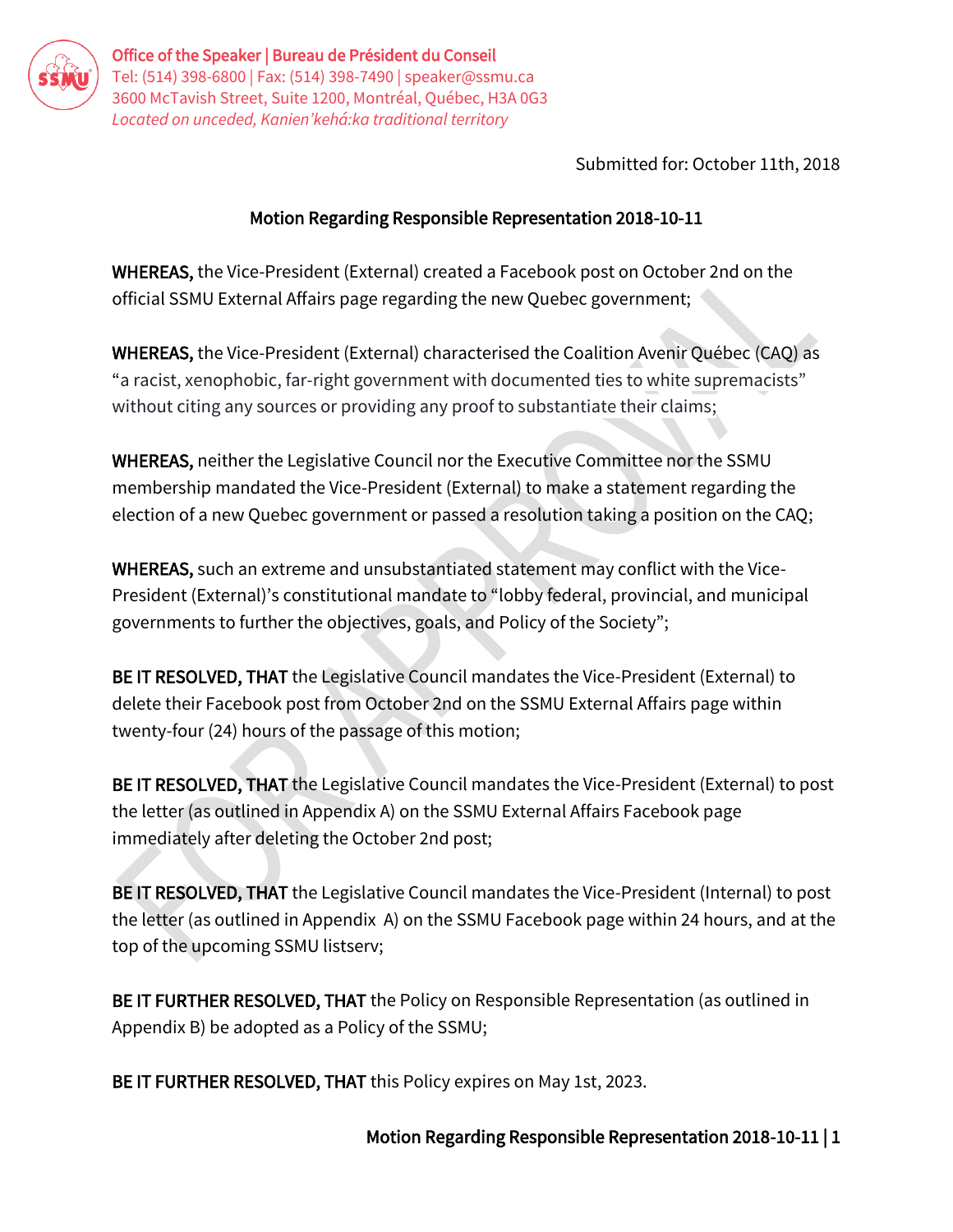

Office of the Speaker | Bureau de Président du Conseil Tel: (514) 398-6800 | Fax: (514) 398-7490 | speaker@ssmu.ca 3600 McTavish Street, Suite 1200, Montréal, Québec, H3A 0G3 *Located on unceded, Kanien'kehá:ka traditional territory* 

### Moved By:

Bryan Buraga, Senate Caucus Andrew Figueiredo, Arts Representative Brandon Hersh, Dentistry Representative Haoyi Qiu, Science Representative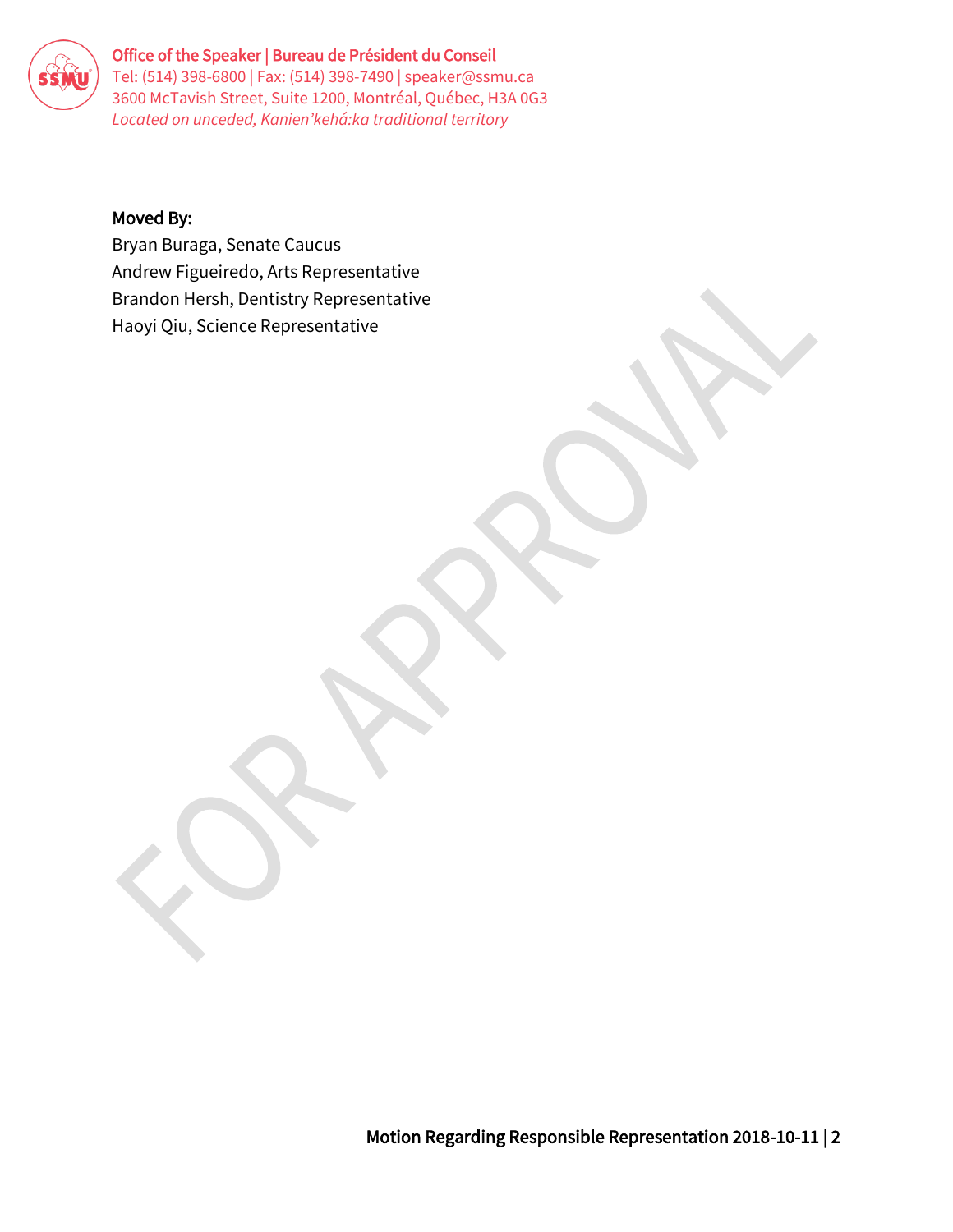

Office of the Speaker | Bureau de Président du Conseil Tel: (514) 398-6800 | Fax: (514) 398-7490 | speaker@ssmu.ca 3600 McTavish Street, Suite 1200, Montréal, Québec, H3A 0G3 *Located on unceded, Kanien'kehá:ka traditional territory* 

#### Appendix A

On October 2nd, 2018, Vice-President (External) Marina Cupido posted a statement regarding the new Quebec government that was elected the day prior. This statement, and the opinions contained within it, were not authorized by the SSMU Legislative Council nor the Executive Committee. The SSMU acknowledges that this statement was inflammatory, divisive, and polarizing, and regrets the disappointment that this statement may have caused amongst our members. The SSMU would like to reaffirm its commitment to serving, representing, and leading our members regardless of their political ideology while being steadfast in standing up for the human dignity and rights of our members.

The SSMU has taken concrete steps to ensure that this does not happen again, including passing a new Policy on Responsible Representation that you can find on the SSMU website shortly or by contacting the SSMU President at [president@ssmu.ca.](mailto:president@ssmu.ca) With regards to the recent provincial election results, the SSMU would like to establish a good working relationship with the new CAQ government in order to advance the objectives, goals, and policies of our Society, as we are mandated to do so. This does not preclude our right to condemn and criticize policies of the CAQ that are detrimental to the welfare of the members of our Society, and we will not hesitate in doing so when appropriate. The SSMU has, and will always, take a stand against those who seek to discriminate based on national or ethnic origin, race, colour, religion, language, sex, gender identification, age, mental or physical disability, sexual orientation, or social class.

If you would like to express your opinion on this matter further, please do not hesitate to contact your SSMU executives or your faculty's councillor.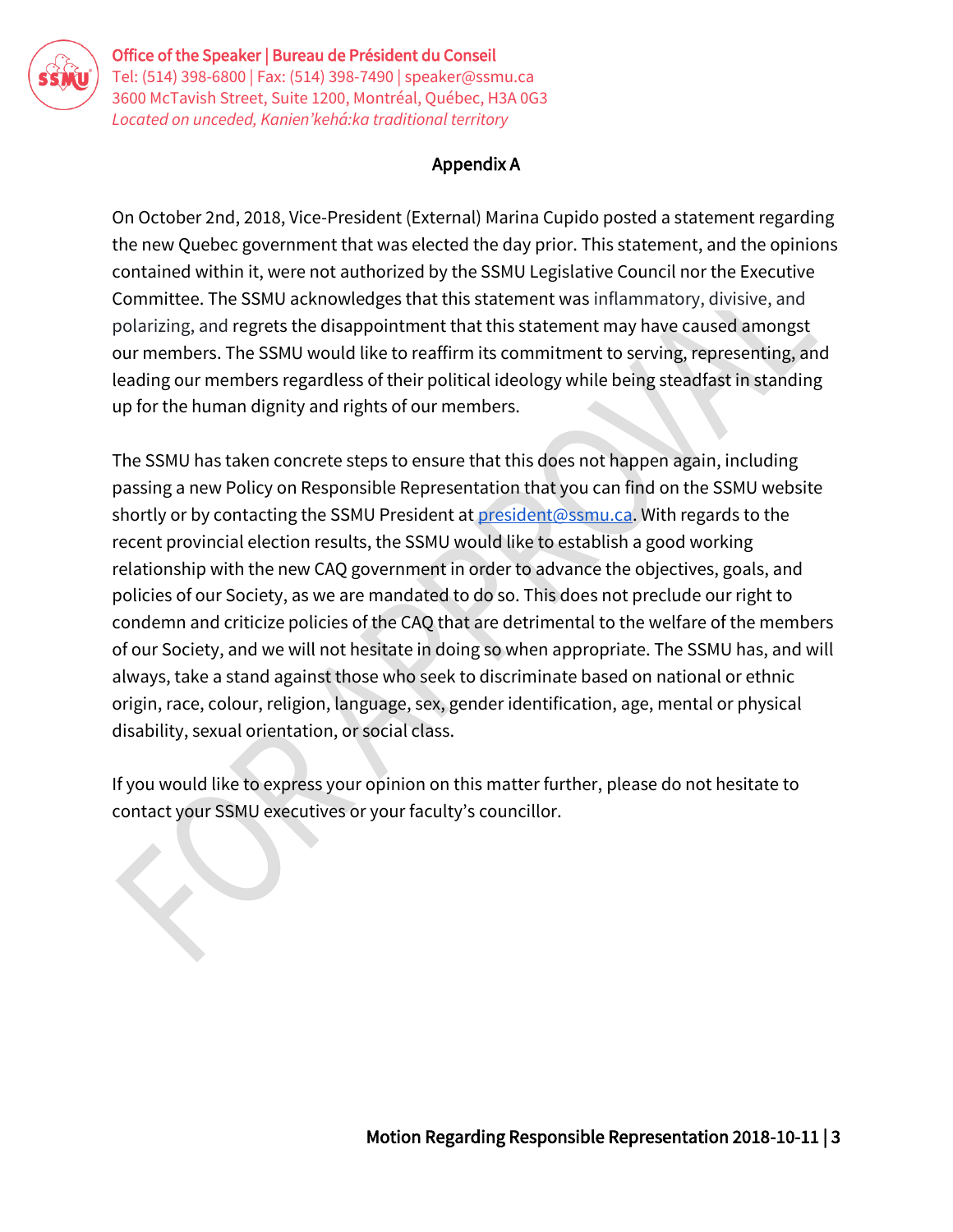

### Appendix B

# Policy on Responsible Representation

1. SCOPE. This Policy shall apply to all casual and full-time staff, volunteers, Officers, Commissioners, and elected officials of the SSMU, as well as all those who have access to SSMU-affiliated social media accounts.

# 2. DEFINITIONS.

- 2.1. **COMPLAINANT.** A Member of the Society filing a complaint for a violation of this Policy.
- 2.2. **OPINION.** A view or judgment formed about a particular issue, not necessarily based on fact or knowledge.
- 2.3. REPRESENTATION. Statements made to communicate an opinion, position, or stance.
- 2.4. RESPONDENT. The person that a complaint for a violation of this Policy is filed against.
- 2.5. SSMU-AFFILIATED SOCIAL MEDIA ACCOUNT. Any account on social media that bears the name "SSMU", in part or in whole, as the main title of the account.
- 3. GENERAL. All those who make representations on behalf of the SSMU to the public (including, but not limited to: the press), as well as all those who make representations on SSMU-affiliated social media accounts, must follow the regulations listed as follows:
	- 3.1. FULFILLMENT OF MANDATE. It is permitted to make a representation on behalf of SSMU if it is necessary to fulfill the mandate of a policy, resolution, officer position, or in reference to a governance document. This may include, but is not limited to: communicating information about events to students, posting information for the benefit of students, and stating opinions, policies, and positions duly passed by the Legislative Council, the Executive Committee, or by the membership through Referendum or the General Assembly.
	- 3.2. AUTHORIZATION OF COMMUNICATIONS. It is not permitted to unilaterally make a representation on behalf of SSMU without having a mandate from the Legislative Council, the Executive Committee, or by the membership through Referendum or the General Assembly.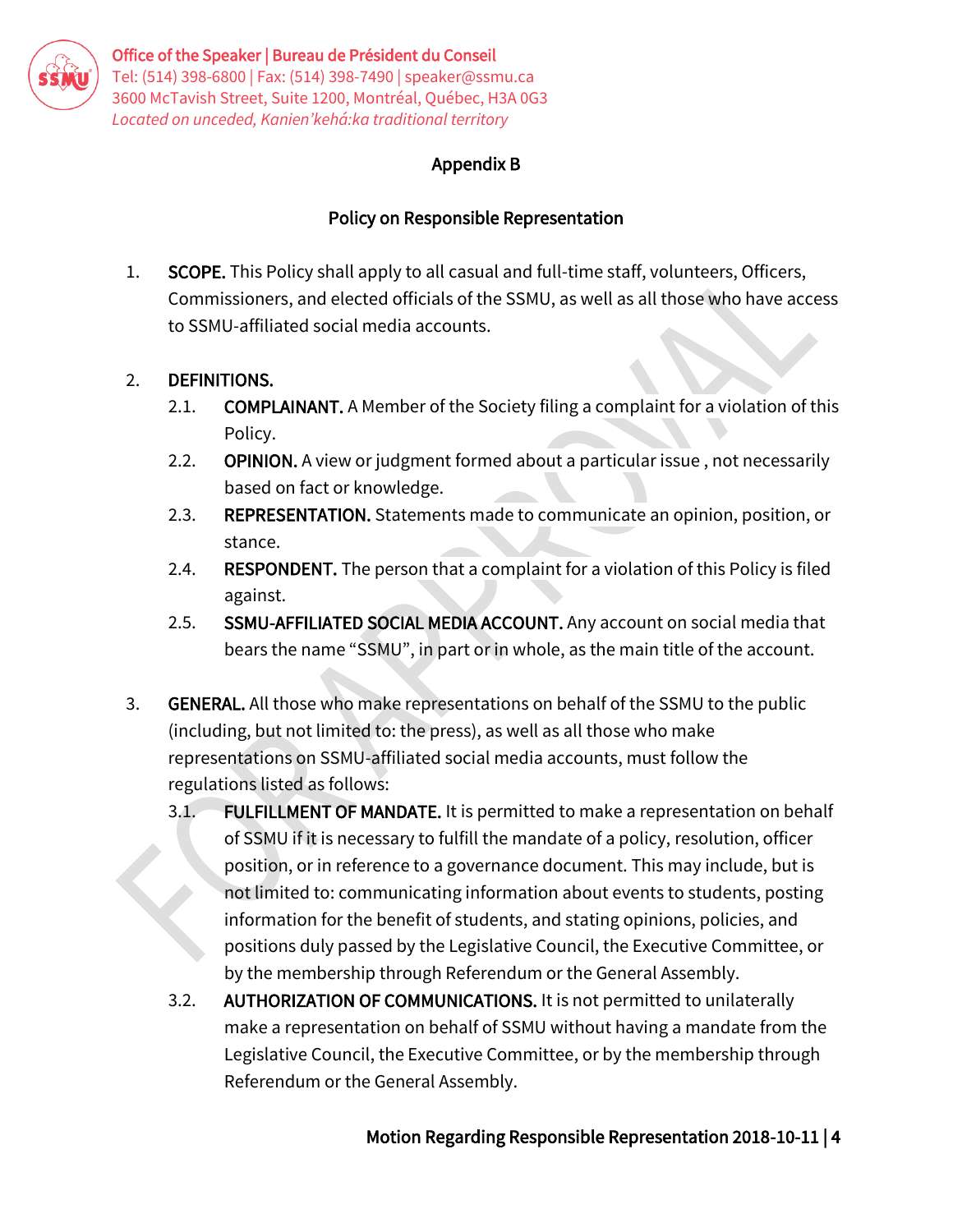

- 3.3. REPRESENTATION OF INDIVIDUAL OPINION. It is not permitted to express an individual opinion that does not have the documented mandate of support from SSMU's membership on behalf of the SSMU or on its affiliated social media accounts.
- 3.4. SSMU-AFFILIATED SOCIAL MEDIA ACCOUNTS. Representations (including, but not limited to: posts, tweets, and photos) made on SSMU-affiliated social media accounts are to be considered as official statements by the SSMU, and as such, should only be used to represent the policies and positions duly authorized by the SSMU.
- 4. VIOLATIONS OF POLICY. Any Member of the Society is able to file a complaint if they believe that this Policy has been violated. Should an allegation of a violation of this policy arise, the following procedure shall be taken to rectify the violation:
	- 4.1. ADJUDICATION. A complaint shall first be adjudicated by the Executive Committee.
		- 4.1.1. RECEIPT OF COMPLAINT. A Complainant must file a complaint, in writing, to the President of the Society. They must state who they allege has violated this Policy and must explain how the Respondent has violated the Policy. If the Complainant wishes to file a complaint against the President for violating this Policy, they must file a complaint to the Vice-President (Internal).
		- 4.1.2. **EXECUTIVE COMMITTEE MEETING.** Upon the receipt of a complaint, the Executive Committee shall address the complaint within forty-eight (48) hours of receiving it. If necessary, the President shall call an emergency meeting of the Executive Committee. The Complainant and Respondent have the right to be informed of the time and place of the meeting and be able to attend. If the Complainant or Respondent are unable to attend the meeting, they may send a written statement to express their arguments. If an Officer is the Respondent, they may not attend the deliberations of the complaint except to express their arguments regarding the complaint.
		- 4.1.3. DECISION. The Executive Committee shall decide if the complaint is valid after considering the arguments of both the Complainant and the Respondent. Should an Officer be accused of violating this Policy, they shall not be able to vote to decide the result of the complaint.